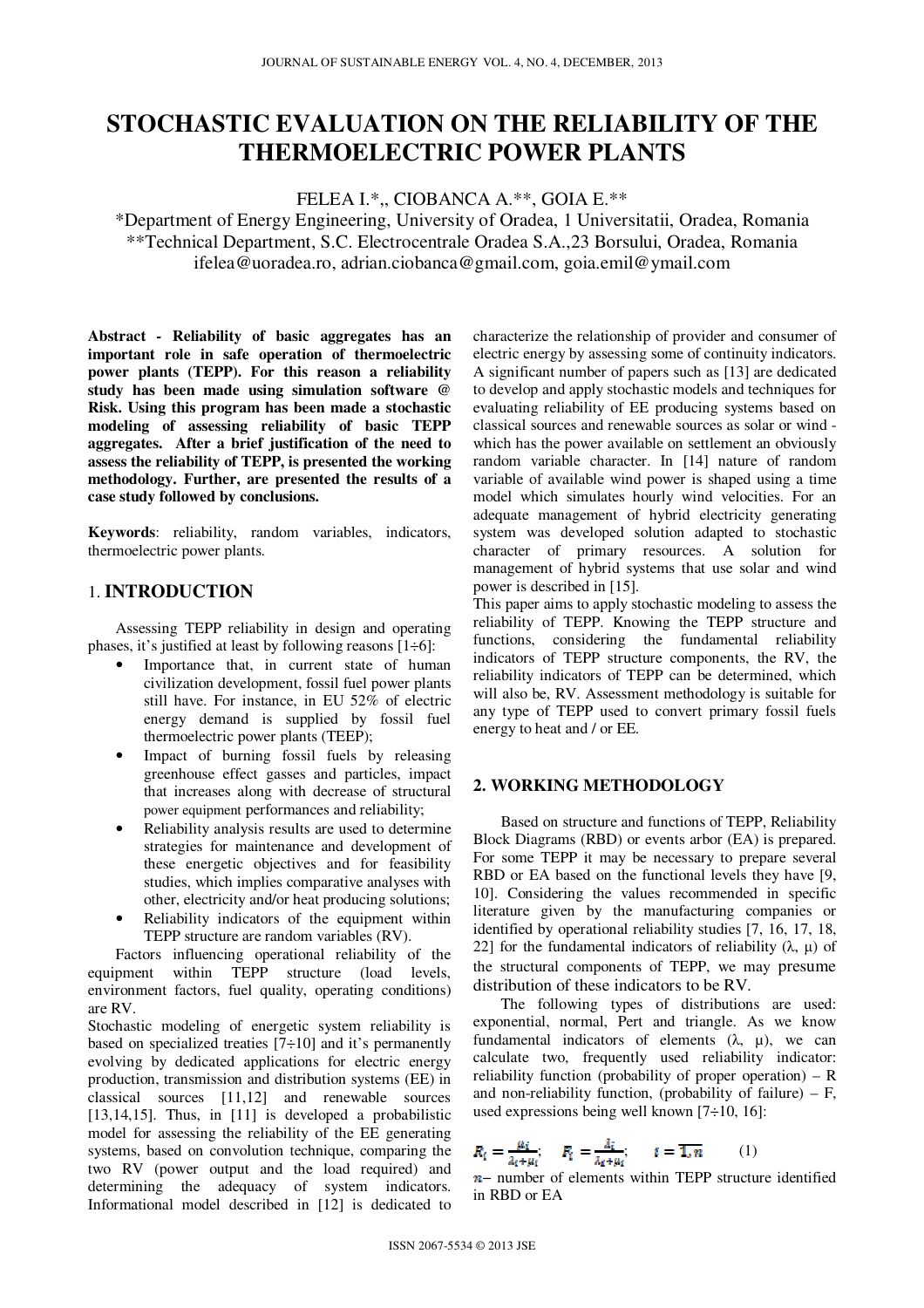These indicators (R,F) will also be RV. As follows, reliability indicators of TEPP wil be analytically expressed and evaluated using well known expressions  $[7\div 10, 16]$ .

 Considering specific function and reliability level of TEPP structure components, for expressing reliability indicators of TEPP  $(\lambda_s, \mu_s, R_s, F_s)$  and structural components, we admit that:

- Components (structural elements) are independent in terms of reliability;

- It's omitted the probability of multiple faults.

 Under these circumstances we do illustrate the indicators expressing mode for CHP plant and it's subsystems if RBD is used:

- For "n" serial component structures:

$$
\begin{cases}\nR_S = \prod_{i=1}^n R_i; \ \ F_S = 1 - R_S \\
\lambda_S = \sum_{i=1}^n \lambda_i = \frac{1}{MTBF_S}; \ \ \mu_S = \frac{\lambda_S}{\sum_{i=1}^n \frac{\lambda_i}{\mu_i}} = \frac{1}{MTR_S} \n\end{cases} (2)
$$

where, MTBFS, MTRS – are average values of "proper operating time" and "fault time"

- For structures with 2 (i,j) parallel components:

$$
\begin{cases}\nR_{ij} = 1 - (1 - R_i) \cdot (1 - R_j); \ F_{ij} = F_i F_j \\
\lambda_{ij} = \frac{\lambda_i \lambda_j \cdot (\mu_i + \mu_j)}{\lambda_{i} \mu_j + \lambda_{j} \mu_{i} + \mu_{i} \mu_{j}}; \ \mu_{ij} = \mu_i + \mu_j\n\end{cases} \tag{3}
$$

 Knowing the distributions of the above mentioned indicators (RS, FS, λS, mS) we may determinate also other indicators characterizing the level of reliability of TEPP during the analysis time( $T_A$ ), which are also RV, characterized by distribution functions (DF) and characteristic parameters, such as:

 $\alpha$  (T<sub>A</sub>) – total duration of proper operating of the CHP plant;

 $β(T_A)$  – total duration of the CHP plant fault;

 $v(T_A)$  – number of faults of the CHP plant.

Functions admitted as working hypotheses in case of modeling  $RV_{(x)}$  distribution are [7÷10, 19, 20]:

Exponential:

$$
F(x) = 1 - e^{-x/m} \tag{4}
$$

• Triagle:

$$
\begin{cases}\nF(x) = \frac{(x - x_{min})^2}{(m - x_{min})(x_{max} - x_{min})} & x_{min} \le x \le m \\
F(x) = \frac{(x_{max} - x)^2}{(x_{max} - m)(x_{max} - x_{min})} & m \le x \le x_{max}\n\end{cases} (5)
$$

• Normal:

$$
F(x) \equiv \phi\left(\frac{x-m}{\sigma}\right) = \frac{1}{\sigma\sqrt{2\pi}} \int_{-\infty}^{x} e^{-\frac{(x-m)^2}{2x^2}} dx \tag{6}
$$

$$
\bullet \quad \text{Pert:}
$$

$$
\begin{cases}\nF(x) = \frac{\partial_z(\alpha_1, \alpha_2)}{\partial(\alpha_1, \alpha_2)} \equiv I_z(\alpha_1, \alpha_2), \quad z = \frac{x - x_{\text{min}}}{x_{\text{max}} - x_{\text{min}}}\n\\
\alpha_1 = 6 \left[ \frac{m - x_{\text{min}}}{x_{\text{max}} - x_{\text{min}}}\right]; \quad \alpha_2 = 6 \left[ \frac{x_{\text{max}} - m}{x_{\text{max}} - x_{\text{min}}}\right]\n\end{cases} (7)
$$

where,

m – average RV values;  $\sigma$  – standard deviation;  $(x_{min}, x_{max})$  – minimal and maximal RV value; B –Beta function; Bz –incomplete Beta function; Values of  $(m, \sigma, x_{min}, x_{max})$  are parameters of the 4 DF.

 At TEPP level, DF of RV are obtained by composing DF corresponding to structural elements according to the used graphical model (RBD, EA) applying expressions (2,3) to calculate TEPP reliability indicators. In case of some DF is possible to analytically express the resulting DF parameters at the TEPP level [19, 20]. In case of other DF evaluation of resulting DF parameters can be done just numerically, by series expansion.

 Currently there are dedicated software packages that make these evaluations in all scenarios and make available to the analyst the DF of the system. This way will be used in this paper, while we use also the testing facilities of the resultant DF at TEPP level by applying tests included by the software package. Obtained results are a measure of compatibility between the empirical distribution (obtained using the input data) and theoretical distribution. Tests used within in this paper [9, 10, 19, 20]: Chi - square (CHISQ), Kolmogorov-Smirnov (KS) and the Anderson - Darling (AD). After applying the tests theoretical DF shall be ranked depending on maximum deviation value from the empirical DF.

Based on results obtained after applying the three tests, most adequate DF will be adopted the one with minimal average deviation value from the empirical function.

#### **3. CASE STUDY**

 Treating method described in Section 2 of this paper was applied referring to the subsystem that converts chemical energy of fossil fuels to heat and mechanical energy within TEPP Oradea (SCTMO).

 TEPP Oradea structure has 6 steam boilers, 5 steam turbines - electric generator sets. Primary fuels used are natural gas, coal and fuel oil (support for coal burning). The total installed power in Oradea TEPP is 195MWe and 652 MWt. Operating schemes are set according to (the heating) season, available fuel and technical condition of the equipment, some possible options are shown in Table 1.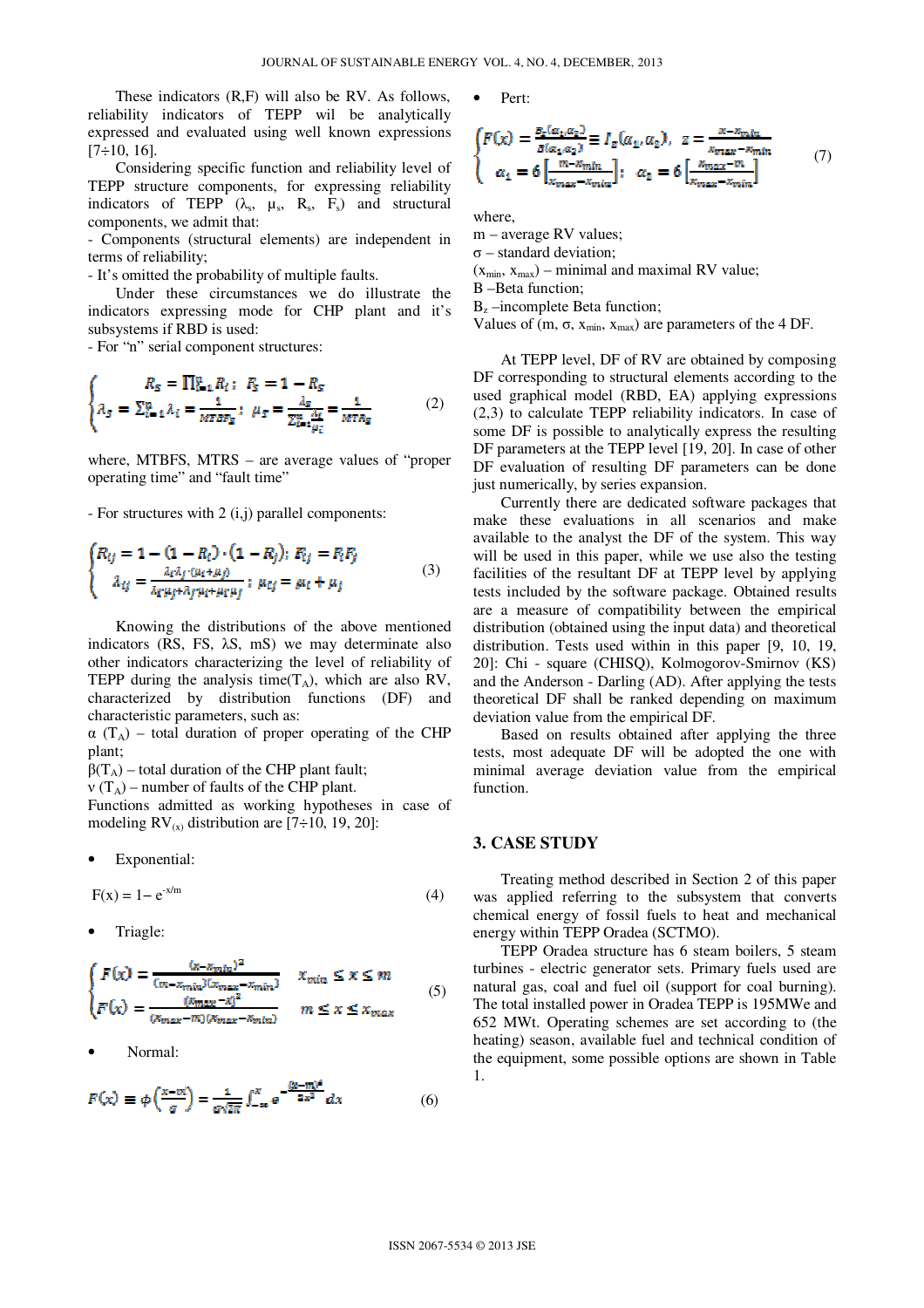| <b>Season</b> | <b>Operating</b><br>Variant | <b>Operating equipment</b>                                                                                         |  |  |
|---------------|-----------------------------|--------------------------------------------------------------------------------------------------------------------|--|--|
| Summer        | $V_1$                       | One of the steam boilers $C4(400t/h)$ , $C5(400t/h)$ , $C6(350t/h)$ ; one turbo-generator group TG5<br>(50MW)      |  |  |
|               | $V_2$                       | One of the steam boilers C4, C5, C6; two turbo-generator group, TG1(25MW) or TG2<br>(25MW)                         |  |  |
|               | V <sub>3</sub>              | One of the steam boilers $C1(165t/h)$ or $C2(165t/h)$ one turbo-generator group, TG1 or TG2                        |  |  |
| Winter        | $I_1$                       | Two steam boilers (C4 and C5 or C4 and C6 or C5 and C6); two turbo-generator group TA3<br>and TA5                  |  |  |
|               | I <sub>2</sub>              | Two steam boilers (C4 and C5 or C4 and C6 or C5 and C6); three turbo-generator group TA3<br>and TA5 and TA1 or TA2 |  |  |

**Tabel 1. Operating schemes of TEPP Oradea** 

Based on thermo-mechanical structure SCMTO, RBD of each structure in the presented 5 variants are prepared then reliability function is expressed. For

example RBD for summer season variant 2 (V2) is presented in Fig. 2.



**Fig. 2. RBD of CHP plant Oradea for variant V2 C4, C5, C6 – steam boilers on solid fuel with fuel oil burning support; TA1, TA2 steam turbines; GE1, GE2 electric generators** 

According to the results obtained in the operational reliability study [21, 22], we have (the following values):  $R_{C4} = R_{C5} = 0$ , 96063;  $R_{C6} = 0$ , 96968;

 $R_{TA1} = R_{TA2} = 0.95009; R_{GE1} = R_{GE2} = 0.93333;$ 

Average value of reliability function for subsystem  $R<sub>C</sub>$  which composes the parallel system is:

$$
R_e = \frac{R_{c4} + R_{c5} + R_{c6}}{3} = 0.96365
$$
 (8)

$$
R_C = \sum_{i=1}^{3} C_3^i \cdot R_e^i \cdot (1 - R_e)^{3-i} = 0.99995 \tag{9}
$$

 Considering RBD presented in fig 5.22, forecast reliability of CHP plant Oradea structure for variant 2 /summer is expressed as :

$$
R_{s}^{\text{var }V2} = R_{c} \cdot R_{TG1} \cdot R_{TG2} = 0.78628 \tag{10}
$$

where,

$$
R_{TG1} = R_{TA1} \cdot R_{GE1} = 0.88675 \tag{11}
$$

$$
R_{TG\,2} = R_{TA\,2} \cdot R_{GE\,2} = 0.88675\tag{12}
$$

For considered analysis period  $T_A = 1$  year = 8760 hours we will obtain:

$$
\alpha_{varV2}(T_A) = R_S^{varV2} \cdot T_A = 6887.81h \tag{13}
$$

$$
\beta_{varV2}(T_A) = T_A - \alpha_{varV2}(T_A) = 187219h \tag{14}
$$

Compared to the deterministic method of treating SCTMO reliability regarding the considerations mentioned, in the first part of the paper, we proceeded to simulate the reliability of this structure in all five variants of operation.

Assessments were performed using @Risk simulation program, a complex program, developed for risk analysis by Monte Carlo simulation method [23]. The program is used as a library add-inn in Excel, being accessible and easy to use.

To generate normal distributions used reference values (most likely) are the values obtained by processing operation data [21] for the probability of success indicator. A variation of 25% of the indicators is permitted, more specific:

- Maximal value +20% compared to the reference value;

- Minimal value, -5% compared to the reference value.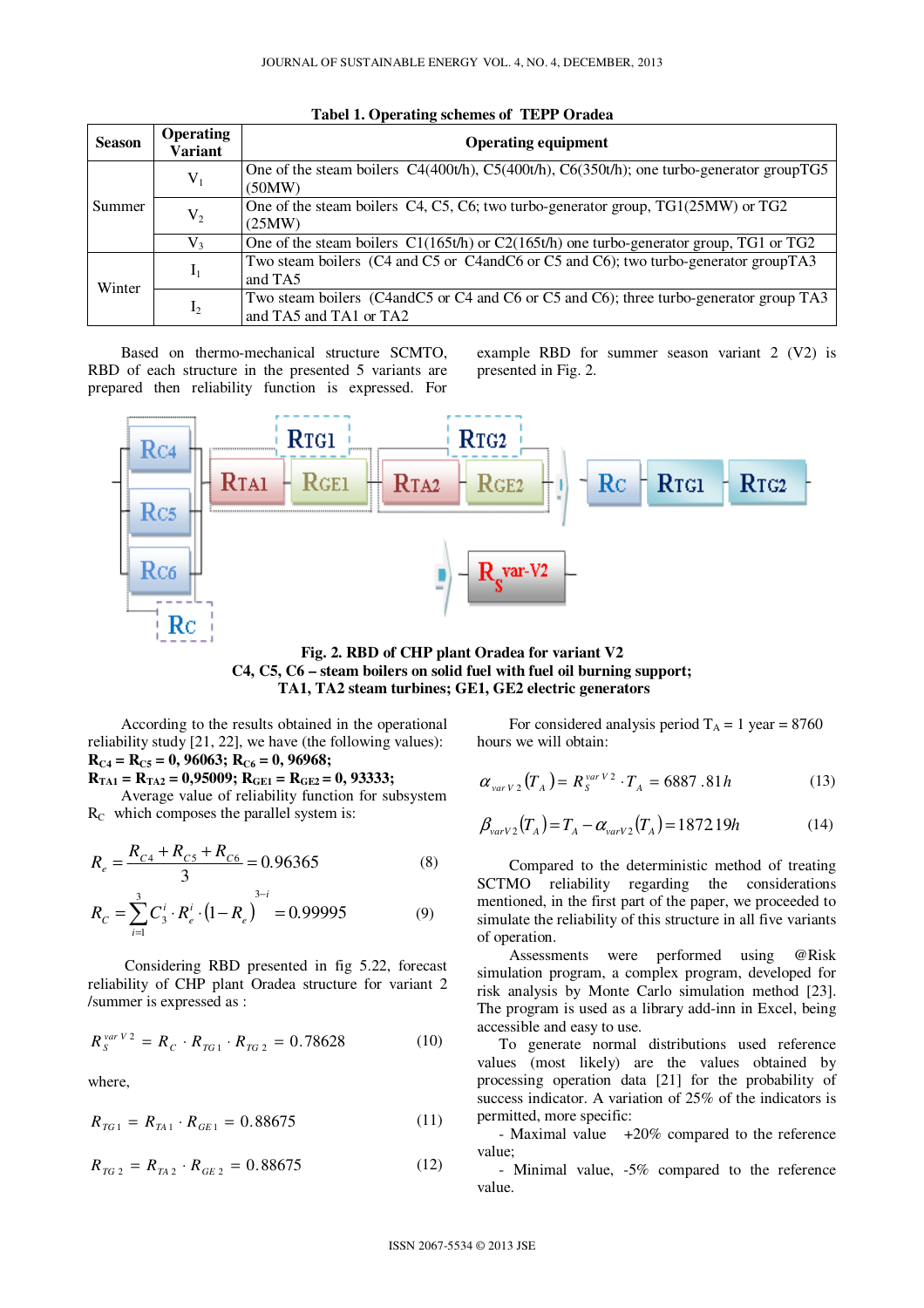Within this framework is exemplified application of the procedure for Variant 1, summer (V1) assuming normal distribution for RV.

In table 2 are given indicator  $R_s$ , values for normal distribution.

Figure 3. present chart for normal distribution for  $R_S$  for  $V_1$ .

Table 2. Values of R<sub>S</sub> indicator for SCTMO equipment **for normal distribution** 

|                    | $R_s$ Indicator [-] |                                |              |  |  |
|--------------------|---------------------|--------------------------------|--------------|--|--|
| Equipment          | <b>Minim</b>        | <b>Value from</b><br>operation | <b>Maxim</b> |  |  |
| Boiler C4, C5      | 0.951024            | 0.96063                        | 0.962551     |  |  |
| <b>Boiler C6</b>   | 0.959983            | 0.96968                        | 0.971619     |  |  |
| <b>Turbine TA5</b> | 0.977585            | 0.98746                        | 0.989435     |  |  |



**Fig. 3 –Distribution for reliability function Rs for V1 within SCTMO** 

After determination of distributions for  $R<sub>S</sub>$  and  $F<sub>S</sub>$ indicators, were generated distributions of total operating

time  $\alpha(T_A)$  and total non-operating time  $\beta(T_A)$  functions, results being presented in fig. 4 for  $\beta(T_A)$  indicator.

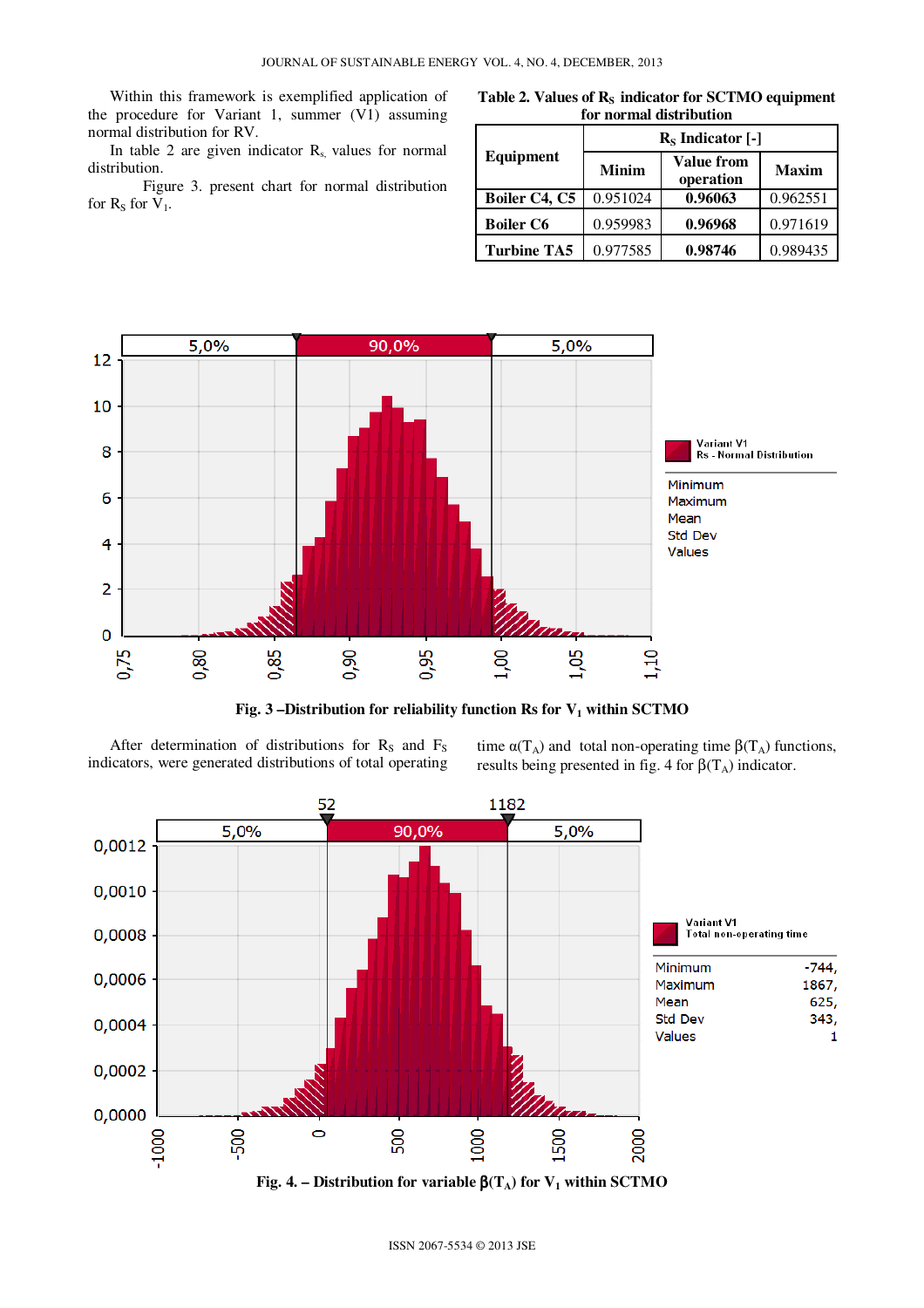Reliability function of the system was tested with CHISQ, KS and AD tests. Figure 5 and 6 presents results of testing reliability function  $(R<sub>S</sub>)$  with AD and KS tests.



**Fig. 5. Applying AD test for**  $R_s$  **within SCTMO – V1** 



Fig. 6. Applying KS test for R<sub>S</sub> within SCTMO – V1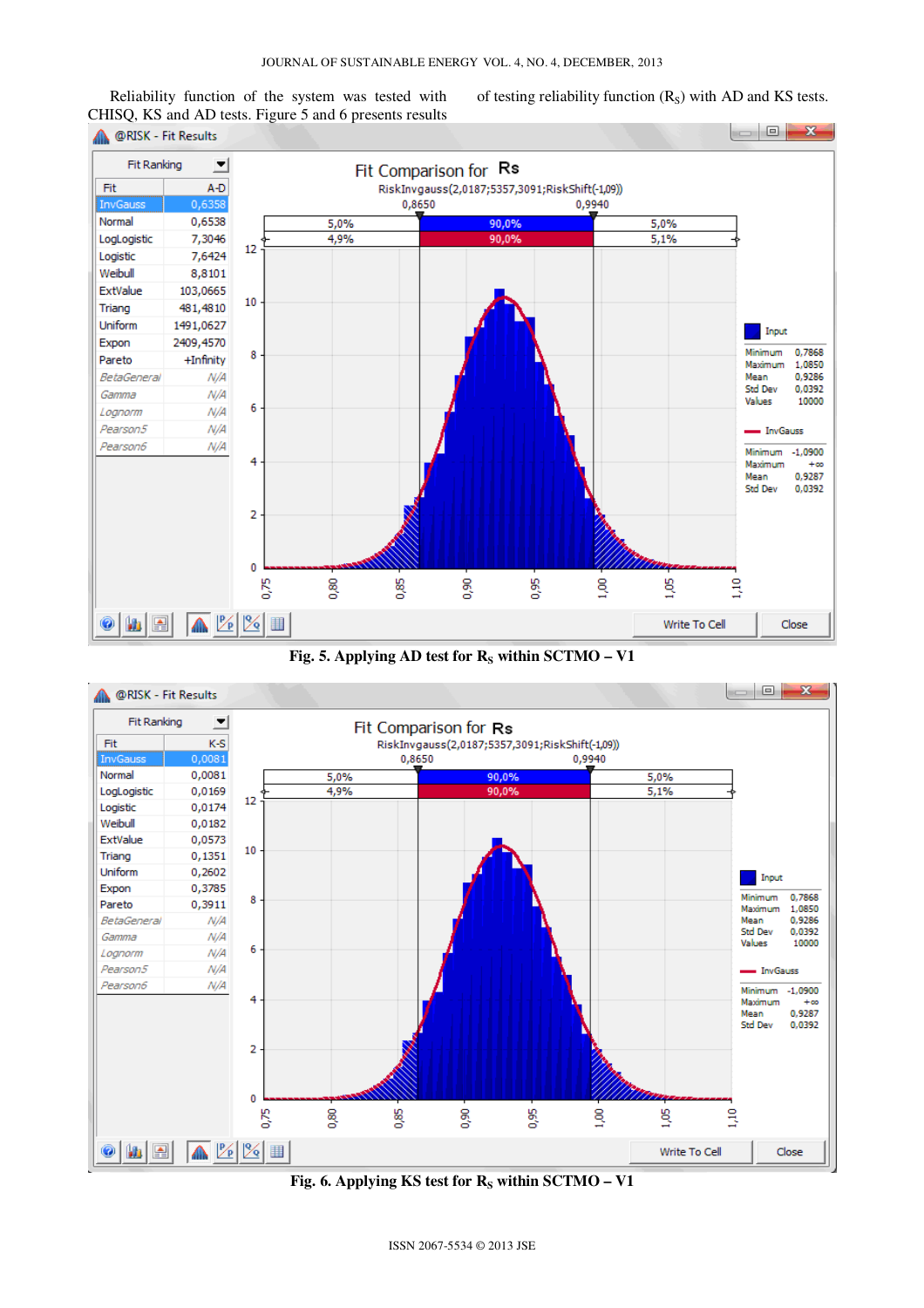Values obtained for reliability function and corresponding hazard for the five variants within

SCTMO are presented in table 3

| Operating<br><b>Variant</b> | <b>Distribution</b><br>type | Interval within 90% of $R_s$<br>indicator values can be found | <b>Test value</b> |        |           |
|-----------------------------|-----------------------------|---------------------------------------------------------------|-------------------|--------|-----------|
|                             |                             |                                                               | <b>CHISQ</b>      | AD     | <b>KS</b> |
|                             | Triangle                    | $0.9001 \div 0.9536$                                          | 100.3488          | 3.2368 | 0.0151    |
| V1                          | Pert                        | $0.9243 \div 0.9583$                                          | 79.5992           | 0.3915 | 0.0073    |
|                             | Normal                      | $0.8650 \div 0.9940$                                          | 52.7372           | 0.6358 | 0.0081    |
|                             | triangle                    | $0.7065 \div 0.7653$                                          | 62.0612           | 0.3032 | 0.00071   |
| $V_{2}$                     | Pert                        | $0.7391 \div 0.7787$                                          | 79.5696           | 0.4389 | 0.0079    |
|                             | Normal                      | $0.6662 \div 0.8104$                                          | 56.0228           | 0.2344 | 0.0049    |
|                             | Triangle                    | $0.9717 \div 0.9819$                                          | 58.9828           | 0.1836 | 0.0053    |
| $V_3$                       | Pert                        | $0.9785 \div 0.9844$                                          | 67.5224           | 0.2356 | 0.0055    |
|                             | Normal                      | $0.9628 \div 0.9878$                                          | 60.8032           | 0.2306 | 0.0041    |
|                             | Triangle                    | $0.8076 \div 0.8757$                                          | 89.1304           | 0.3265 | 0.0057    |
| $I_1$                       | Pert                        | $0.8480 \div 0.8933$                                          | 73.2056           | 0.4880 | 0.0066    |
|                             | Normal                      | $0.7614 \div 0.9259$                                          | 68.5436           | 0.2493 | 0.0052    |
|                             | Triangle                    | $0.7914 \div 0.8577$                                          | 48.8744           | 0.2745 | 0.0054    |
| I <sub>2</sub>              | Pert                        | $0.8348 \div 0.8786$                                          | 56.3928           | 0.2619 | 0.0050    |
|                             | Normal                      | $0.7449 \div 0.9073$                                          | 68.7064           | 1.1654 | 0.0094    |

**Tabel 3. Reliability function (R<sub>c</sub>) value intervals for SCTMO** 

After applying the three statistical test for each variant and distribution type (results like presented in fig 5 and 6) and comparing obtained values we can conclude:

- *Variant V1* 
	- $\checkmark$  Distribution with smallest deviation is pert followed by normal distribution and finally triangle distribution.
	- $\checkmark$  In normal distribution case, simulations and comparison with other, statistic hypothesis checking tests, shows that distribution InvGauss and Normal ranks the top 2 positions, as exemplified in fig 5.
	- $\checkmark$  For triangle distribution, distribution Beta General, Weibull and Normal ranks top 3 positions;
	- $\checkmark$  For Pert distribution, top 3 positions ranked are distribution Beta General, Weibull and Logistic.

## *- Variant V2*

- $\checkmark$  Normal distribution has the smallest deviation followed by triangle distribution and pert distribution;
- $\checkmark$  In normal distribution case, simulations and comparison with other, statistic hypothesis checking tests, shows that distribution LogNormal, Normal and InvGauss ranks the top 3 positions for AD and KS tests, for CHISQ test first 3 positions<br>ranks distribution InvGauss, Normal and ranks distribution InvGauss, Normal and LogNormal;
- $\checkmark$  For triangle distribution top 3 positions ranks BetaGeneral, Weibull and Normal distribution for CHISQ and AD tests and BetaGeneral, Normal and Weibull distributions for KS tests;
- $\checkmark$  -For pert distribution top 2 position ranked are BetaGeneral and Weibull distribution

 $\checkmark$  Triangle distribution has the smallest deviation followed by Normal distribution and Pert distribution;

- $\checkmark$  For normal distribution, simulations and comparison with other, statistic hypotheses checking tests, shows that distributions Weibull, BetaGeneral and Logistic ranks the top 3 positions for AD and KS tests, for CHISQ test first 3 positions ranks BetaGeneral, Weibull and Normal distributions;
- $\checkmark$  For triangle distribution top 2 positions ranked are BetaGeneral and Weibull distributions;
- $\checkmark$  For pert distribution top 2 position ranked are BetaGeneral and Weibull distributions.
- *Variant I<sup>1</sup>* 
	- $\checkmark$  Normal distribution has the smallest deviation followed by Pert and Triangle distribution;
	- $\checkmark$  For normal distribution, after checking the statistic hypotheses , results that distributions InvGauss, LongNormal and Normal ranks the top 3 positions for CHISQ test, for AD and KS tests, LongNormal, InvGaus and Normal distributions ranks the top 3 positions;
	- $\checkmark$  For triangle distribution top 3 positions ranked are Weibull, BetaGeneral Normal distributions for CHISQ test , and for AD and KS tests, Betageneral, Weibull si Normal distributions ranks the top 3 positions;
	- $\checkmark$  For pert distribution top 2 position ranked are BetaGeneral and Weibull distributions.

## *- Variant I<sup>2</sup>*

- $\checkmark$  Triangle distribution has the smallest deviation followed by Pert and Normal distribution;
- $\checkmark$  For normal distribution, distributions InvGauss, and Normal ranks the top 2 positions for CHISQ test, for AD and KS tests, Normal and InvGaus distributions ranks the top 2 positions;